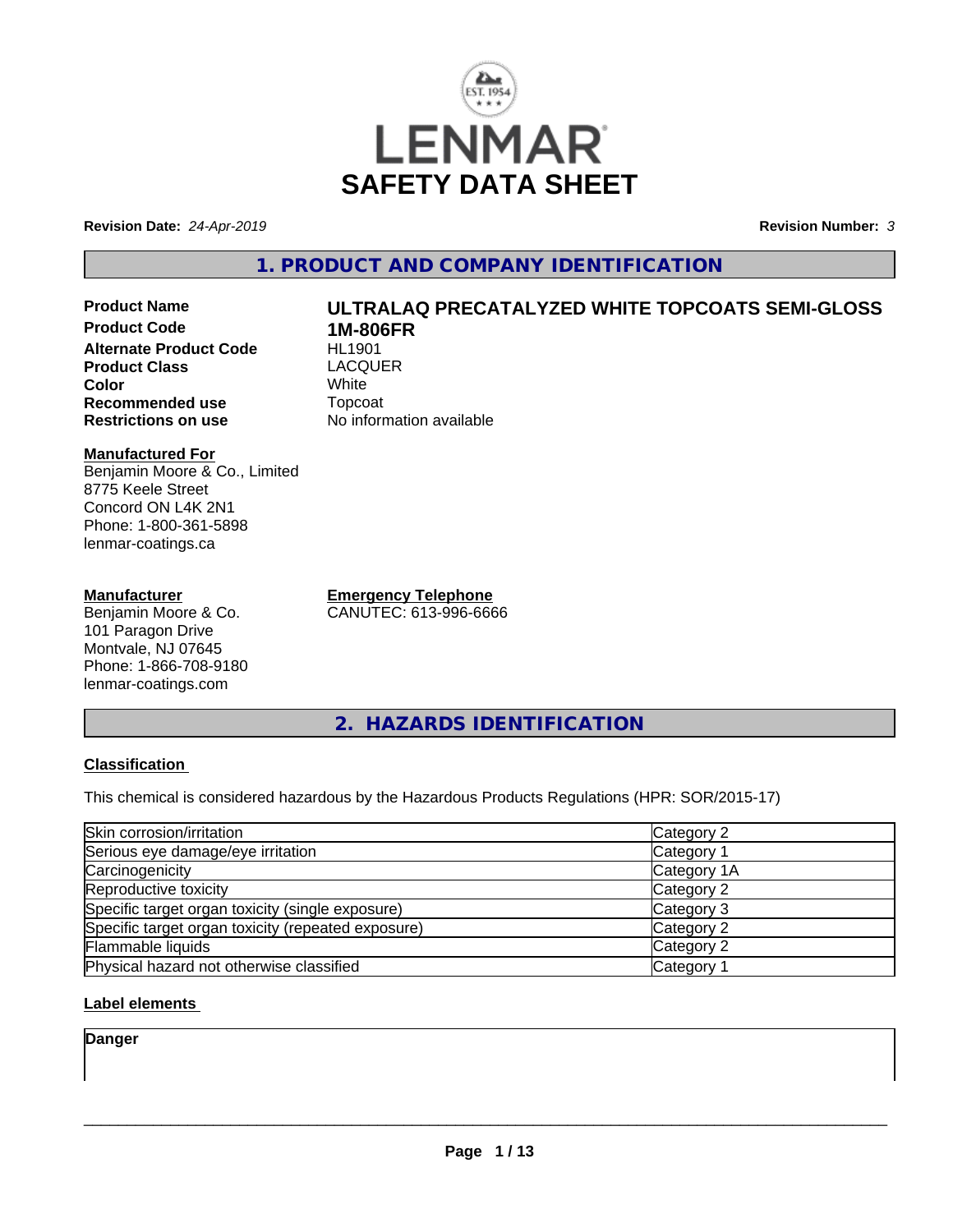#### **Hazard statements**

Causes skin irritation Causes serious eye damage May cause cancer Suspected of damaging fertility or the unborn child May cause drowsiness or dizziness May cause damage to organs through prolonged or repeated exposure Highly flammable liquid and vapor Reactive flammable material



**Appearance** liquid **Odor** solvent

#### **Precautionary Statements - Prevention**

Obtain special instructions before use Do not handle until all safety precautions have been read and understood Use personal protective equipment as required Wash face, hands and any exposed skin thoroughly after handling Do not breathe dust/fume/gas/mist/vapors/spray Use only outdoors or in a well-ventilated area Keep away from heat, hot surfaces, sparks, open flames and other ignition sources. No smoking Keep container tightly closed Ground/bond container and receiving equipment Use explosion-proof electrical/ventilating/lighting/equipment Use only non-sparking tools Take precautionary measures against static discharge Keep cool

#### **Precautionary Statements - Response**

IF exposed or concerned: Get medical advice/attention **Eyes**

IF IN EYES: Rinse cautiously with water for several minutes. Remove contact lenses, if present and easy to do. Continue rinsing

Immediately call a POISON CENTER or doctor/physician

**Skin**

If skin irritation occurs: Get medical advice/attention

IF ON SKIN (or hair): Remove/Take off immediately all contaminated clothing. Rinse skin with water/shower Wash contaminated clothing before reuse

#### **Inhalation**

IF INHALED: Remove victim to fresh air and keep at rest in a position comfortable for breathing

**Fire**

In case of fire: Use CO2, dry chemical, or foam for extinction

#### **Precautionary Statements - Storage**

Store locked up

Store in a well-ventilated place. Keep container tightly closed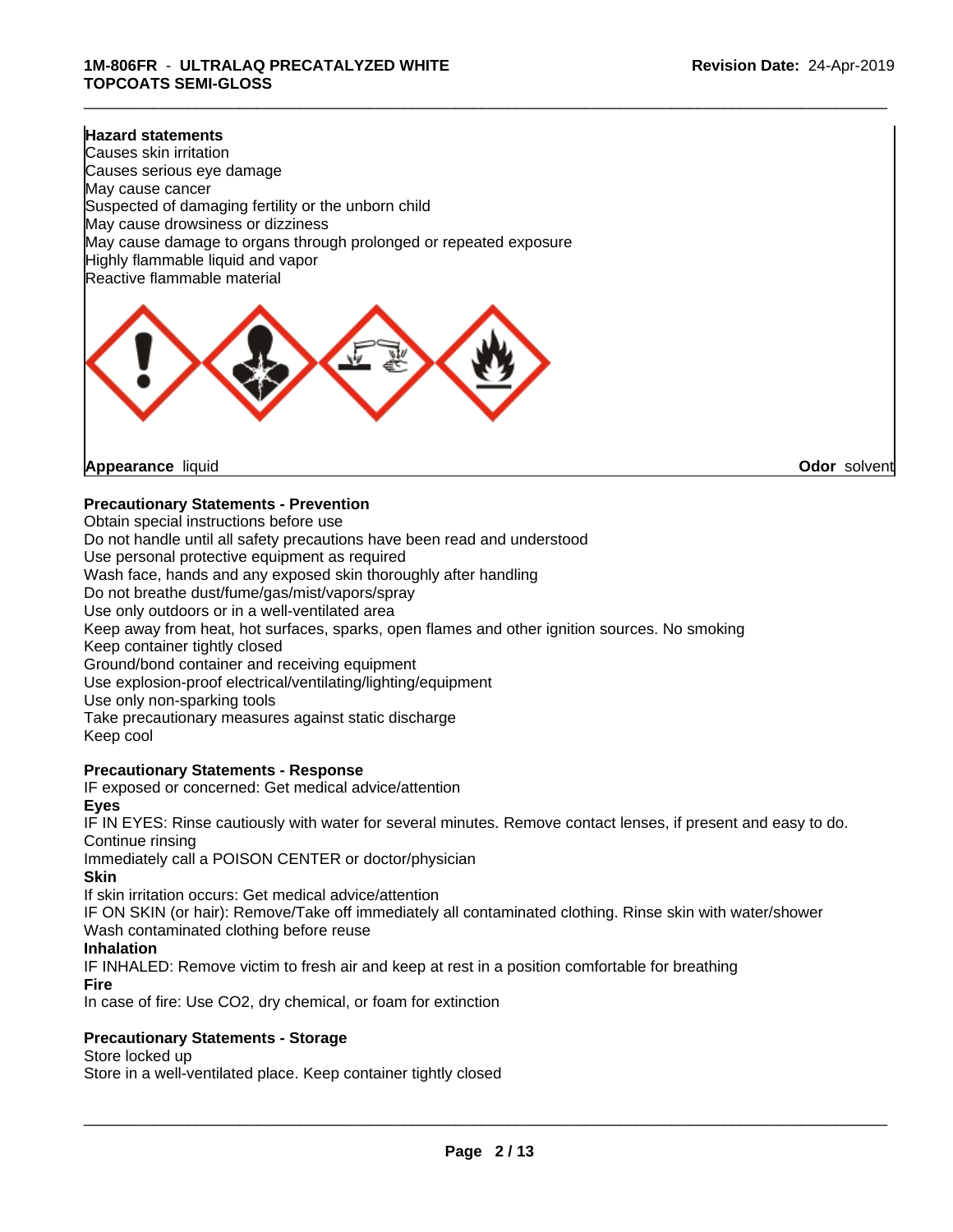#### **Precautionary Statements - Disposal**

Dispose of contents/container to an approved waste disposal plant

# **Other information**

No information available

# **3. COMPOSITION INFORMATION ON COMPONENTS**

\_\_\_\_\_\_\_\_\_\_\_\_\_\_\_\_\_\_\_\_\_\_\_\_\_\_\_\_\_\_\_\_\_\_\_\_\_\_\_\_\_\_\_\_\_\_\_\_\_\_\_\_\_\_\_\_\_\_\_\_\_\_\_\_\_\_\_\_\_\_\_\_\_\_\_\_\_\_\_\_\_\_\_\_\_\_\_\_\_\_\_\_\_

| <b>Chemical name</b>                         | CAS No.        | Weight-%      | Hazardous Material<br>registry number<br>(HMIRA registry #) | Date HMIRA filed and<br>Information Review Act date exemption granted<br>(if applicable) |
|----------------------------------------------|----------------|---------------|-------------------------------------------------------------|------------------------------------------------------------------------------------------|
| Titanium dioxide                             | 13463-67-7     | $10 - 30%$    |                                                             |                                                                                          |
| n-Butyl acetate                              | 123-86-4       | $7 - 13%$     |                                                             |                                                                                          |
| Ethanol                                      | 64-17-5        | 7 - 13%       |                                                             |                                                                                          |
| Propylene glycol monomethyl<br>ether acetate | 108-65-6       | $3 - 7%$      |                                                             | ۰                                                                                        |
| Acetone                                      | 67-64-1        | $3 - 7%$      |                                                             | $\overline{\phantom{0}}$                                                                 |
| VM&P naphtha                                 | 64742-89-8     | $-5%$         |                                                             |                                                                                          |
| cellulose, nitrate                           | 9004-70-0      | - 5%          | $\overline{\phantom{0}}$                                    | ۰                                                                                        |
| Isopropyl alcohol                            | 67-63-0        | - 5%          |                                                             | ۰                                                                                        |
| Isobutyl alcohol                             | 78-83-1        | $1 - 5%$      |                                                             |                                                                                          |
| 2-Butoxyethanol                              | 111-76-2       | $1 - 5%$      |                                                             | $\blacksquare$                                                                           |
| Xylene                                       | 1330-20-7      | $1 - 5%$      | $\overline{\phantom{a}}$                                    | ٠                                                                                        |
| Aluminum hydroxide                           | 21645-51-2     | $1 - 5%$      |                                                             |                                                                                          |
| Toluene                                      | 108-88-3       | $1 - 5%$      |                                                             | ۰                                                                                        |
| Ethyl benzene                                | $100 - 41 - 4$ | $0.25 - 0.5%$ |                                                             |                                                                                          |
| Octane                                       | 111-65-9       | $0.25 - 0.5%$ |                                                             | ۰                                                                                        |
| Heptane                                      | 142-82-5       | $0.25 - 0.5%$ | $\overline{\phantom{a}}$                                    | ٠                                                                                        |

#### **Confidential Business Information note**

\*The exact percentage (concentration) of composition has been withheld as a trade secret

**4. FIRST AID MEASURES**

| <b>General Advice</b> | If symptoms persist, call a physician. Show this safety data<br>sheet to the doctor in attendance.                                                                                         |
|-----------------------|--------------------------------------------------------------------------------------------------------------------------------------------------------------------------------------------|
| <b>Eye Contact</b>    | Immediate medical attention is required. Immediately flush<br>with plenty of water. After initial flushing, remove any<br>contact lenses and continue flushing for at least 15<br>minutes. |
| <b>Skin Contact</b>   | Wash off immediately with soap and plenty of water<br>removing all contaminated clothes and shoes. If skin<br>irritation persists, call a physician.                                       |
| <b>Inhalation</b>     | Move to fresh air. If symptoms persist, call a physician.<br>If not breathing, give artificial respiration. Call a physician<br>immediately.                                               |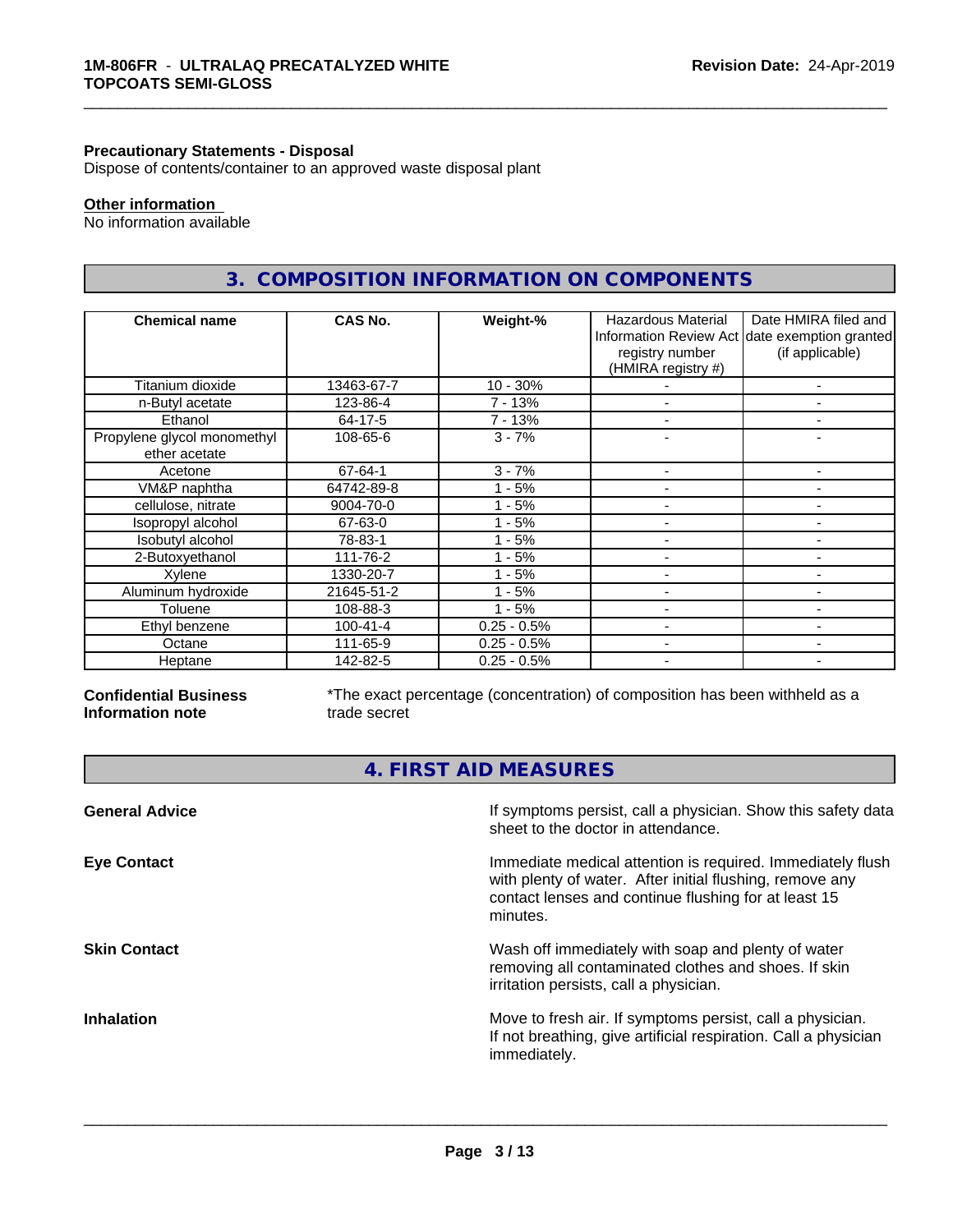| Ingestion                              | Clean mouth with water and afterwards drink plenty of<br>water. Do not induce vomiting without medical advice.<br>Never give anything by mouth to an unconscious person.<br>Consult a physician. |
|----------------------------------------|--------------------------------------------------------------------------------------------------------------------------------------------------------------------------------------------------|
| <b>Protection Of First-Aiders</b>      | Use personal protective equipment.                                                                                                                                                               |
| <b>Most Important Symptoms/Effects</b> | No information available.                                                                                                                                                                        |
| <b>Notes To Physician</b>              | Treat symptomatically.                                                                                                                                                                           |

# **5. FIRE-FIGHTING MEASURES**

| <b>Flammable Properties</b>                                                      | Vapors may travel considerable distance to a source of<br>ignition and flash back. Vapors may cause flash fire.                                                                                                                                                                                |
|----------------------------------------------------------------------------------|------------------------------------------------------------------------------------------------------------------------------------------------------------------------------------------------------------------------------------------------------------------------------------------------|
| <b>Suitable Extinguishing Media</b>                                              | Foam, dry powder or water. Use extinguishing measures<br>that are appropriate to local circumstances and the<br>surrounding environment.                                                                                                                                                       |
| <b>Protective Equipment And Precautions For</b><br><b>Firefighters</b>           | As in any fire, wear self-contained breathing apparatus<br>pressure-demand, MSHA/NIOSH (approved or equivalent)<br>and full protective gear.                                                                                                                                                   |
| <b>Hazardous combustion products</b>                                             | Burning may result in carbon dioxide, carbon monoxide<br>and other combustion products of varying composition<br>which may be toxic and/or irritating.                                                                                                                                         |
| <b>Specific Hazards Arising From The Chemical</b>                                | Flammable. Flash back possible over considerable<br>distance. Keep product and empty container away from<br>heat and sources of ignition. Closed containers may<br>rupture if exposed to fire or extreme heat. Thermal<br>decomposition can lead to release of irritating gases and<br>vapors. |
| <b>Sensitivity To Mechanical Impact</b>                                          | No.                                                                                                                                                                                                                                                                                            |
| <b>Sensitivity To Static Discharge</b>                                           | Yes                                                                                                                                                                                                                                                                                            |
| <b>Flash Point Data</b><br>Flash Point (°F)<br>Flash Point (°C)<br><b>Method</b> | 36.0<br>2.2<br><b>PMCC</b>                                                                                                                                                                                                                                                                     |
| <b>Flammability Limits In Air</b>                                                |                                                                                                                                                                                                                                                                                                |
| Lower flammability limit:<br><b>Upper flammability limit:</b>                    | Not available<br>Not available                                                                                                                                                                                                                                                                 |
| Health: 2<br>Flammability: 3<br><b>NFPA</b>                                      | Instability: 1<br><b>Special: Not Applicable</b>                                                                                                                                                                                                                                               |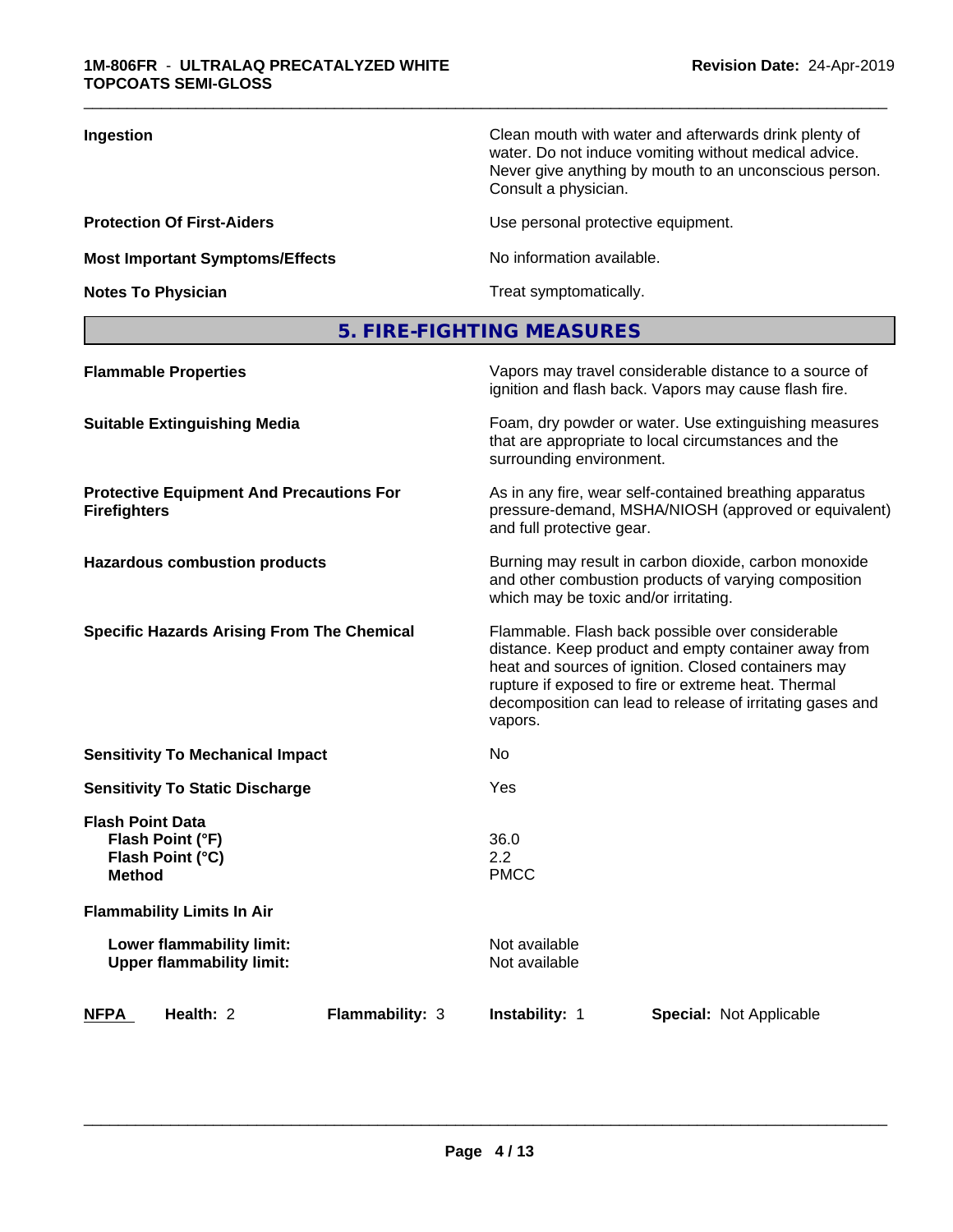#### **NFPA Legend**

- 0 Not Hazardous
- 1 Slightly
- 2 Moderate
- 3 High
- 4 Severe

*The ratings assigned are only suggested ratings, the contractor/employer has ultimate responsibilities for NFPA ratings where this system is used.*

\_\_\_\_\_\_\_\_\_\_\_\_\_\_\_\_\_\_\_\_\_\_\_\_\_\_\_\_\_\_\_\_\_\_\_\_\_\_\_\_\_\_\_\_\_\_\_\_\_\_\_\_\_\_\_\_\_\_\_\_\_\_\_\_\_\_\_\_\_\_\_\_\_\_\_\_\_\_\_\_\_\_\_\_\_\_\_\_\_\_\_\_\_

*Additional information regarding the NFPA rating system is available from the National Fire Protection Agency (NFPA) at www.nfpa.org.*

# **6. ACCIDENTAL RELEASE MEASURES**

| <b>Personal Precautions</b>      | Remove all sources of ignition. Take precautions to<br>prevent flashback. Ground and bond all containers and<br>handling equipment. Take precautionary measures against<br>static discharges. Ensure adequate ventilation. Avoid<br>contact with skin, eyes and clothing. Use personal<br>protective equipment.  |
|----------------------------------|------------------------------------------------------------------------------------------------------------------------------------------------------------------------------------------------------------------------------------------------------------------------------------------------------------------|
| <b>Other Information</b>         | Prevent further leakage or spillage if safe to do so. Do not<br>allow material to contaminate ground water system.<br>Prevent product from entering drains. Do not flush into<br>surface water or sanitary sewer system. Local authorities<br>should be advised if significant spillages cannot be<br>contained. |
| <b>Environmental precautions</b> | See Section 12 for additional Ecological Information.                                                                                                                                                                                                                                                            |
| <b>Methods for Cleaning Up</b>   | Dam up. Soak up with inert absorbent material. Use a<br>non-sparking or explosion proof means to transfer material<br>to a sealed, appropriate container for disposal. Clean<br>contaminated surface thoroughly.                                                                                                 |

**7. HANDLING AND STORAGE**

| <b>Handling</b> | Avoid contact with skin, eyes and clothing. Wear personal<br>protective equipment. Do not breathe vapors or spray mist.<br>Use only in ventilated areas. Prevent vapor build-up by<br>providing adequate ventilation during and after use.                                                                                                                                                                                                           |
|-----------------|------------------------------------------------------------------------------------------------------------------------------------------------------------------------------------------------------------------------------------------------------------------------------------------------------------------------------------------------------------------------------------------------------------------------------------------------------|
|                 | Take precautionary measures against static discharges.<br>To avoid ignition of vapors by static electricity discharge,<br>all metal parts of the equipment must be grounded. Keep<br>away from heat, sparks and flame. Do not smoke.<br>Extinguish all flames and pilot lights, and turn off stoves,<br>heaters, electric motors and other sources of ignition<br>during use and until all vapors are gone. Ignition and/or<br>flash back may occur. |
| <b>Storage</b>  | Keep containers tightly closed in a dry, cool and<br>well-ventilated place. Keep away from heat. Keep away<br>from open flames, hot surfaces and sources of ignition.<br>Keep in properly labeled containers. Keep out of the reach                                                                                                                                                                                                                  |
|                 |                                                                                                                                                                                                                                                                                                                                                                                                                                                      |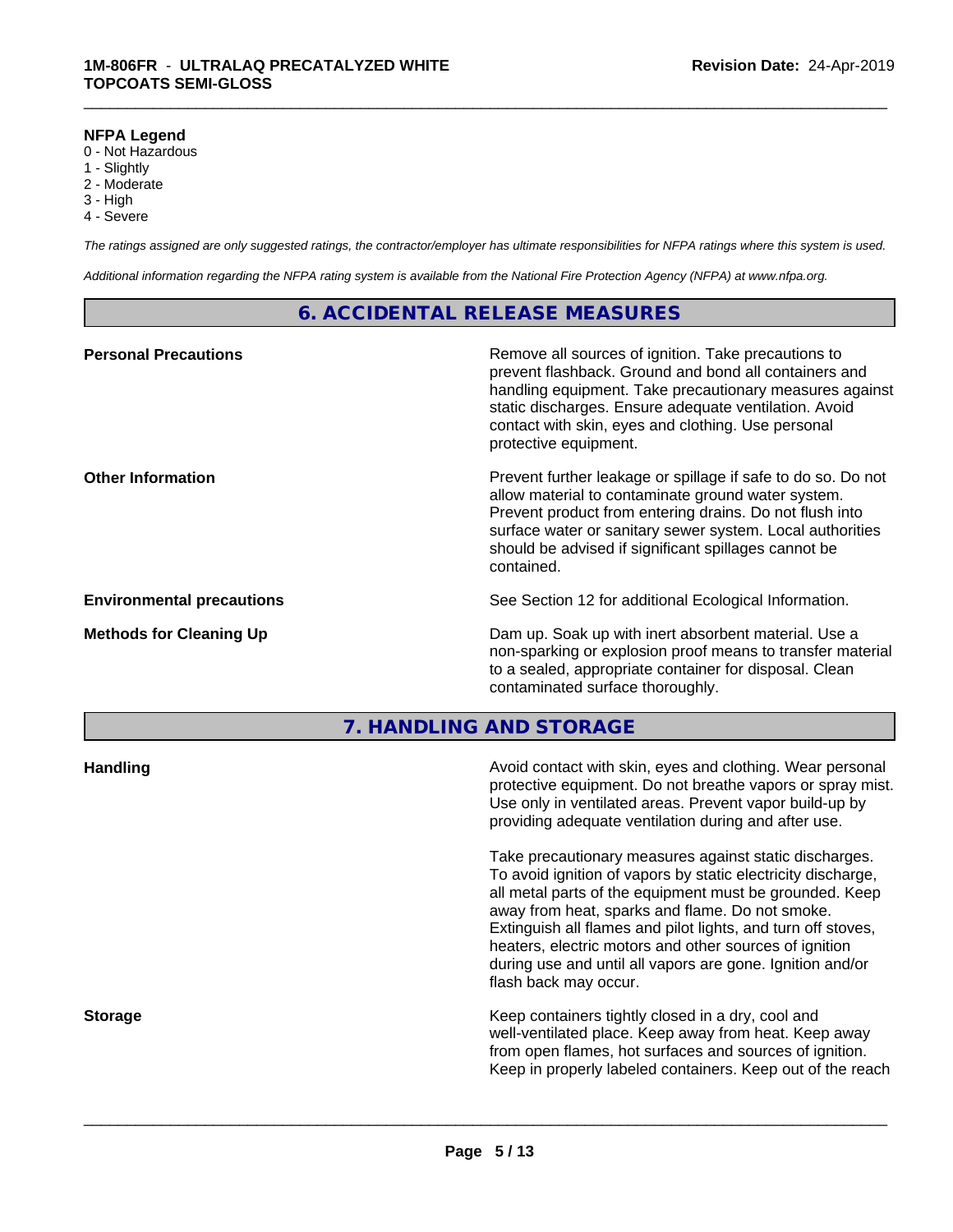of children.

\_\_\_\_\_\_\_\_\_\_\_\_\_\_\_\_\_\_\_\_\_\_\_\_\_\_\_\_\_\_\_\_\_\_\_\_\_\_\_\_\_\_\_\_\_\_\_\_\_\_\_\_\_\_\_\_\_\_\_\_\_\_\_\_\_\_\_\_\_\_\_\_\_\_\_\_\_\_\_\_\_\_\_\_\_\_\_\_\_\_\_\_\_

**Incompatible Materials Incompatible Materials Incompatible with strong acids and bases and strong** oxidizing agents.

# **8. EXPOSURE CONTROLS/PERSONAL PROTECTION**

#### **Exposure Limits**

| <b>Chemical name</b>                         | <b>ACGIH TLV</b>                | Alberta                                                                                           | <b>British Columbia</b>                        | Ontario                                     | Quebec                                                                                                       |
|----------------------------------------------|---------------------------------|---------------------------------------------------------------------------------------------------|------------------------------------------------|---------------------------------------------|--------------------------------------------------------------------------------------------------------------|
| Titanium dioxide                             | 10 mg/m $3$ - TWA               | 10 mg/m $3$ - TWA                                                                                 | 10 mg/m $3$ - TWA<br>$3$ mg/m $3$ - TWA        | 10 mg/m $3 - TWA$                           | 10 mg/m <sup>3</sup> - TWAEV                                                                                 |
| n-Butyl acetate                              | 150 ppm - TWA<br>200 ppm - STEL | 150 ppm - TWA<br>713 mg/m <sup>3</sup> - TWA<br>200 ppm - STEL<br>950 mg/m <sup>3</sup> - STEL    | 20 ppm - TWA                                   | 150 ppm - TWA<br>200 ppm - STEL             | 150 ppm - TWAEV<br>713 mg/m <sup>3</sup> - TWAEV<br>200 ppm - STEV<br>950 mg/m <sup>3</sup> - STEV           |
| Ethanol                                      | STEL: 1000 ppm                  | 1000 ppm - TWA<br>1880 mg/m <sup>3</sup> - TWA                                                    | 1000 ppm - STEL                                | 1000 ppm - STEL                             | 1000 ppm - TWAEV<br>1880 mg/m <sup>3</sup> - TWAEV                                                           |
| Propylene glycol monomethyl<br>ether acetate | N/E                             | N/E                                                                                               | 50 ppm - TWA<br>75 ppm - STEL                  | 50 ppm - TWA<br>270 mg/m <sup>3</sup> - TWA | N/E                                                                                                          |
| Acetone                                      | 250 ppm - TWA<br>500 ppm - STEL | 500 ppm - TWA<br>1200 mg/m <sup>3</sup> - TWA<br>750 ppm - STEL<br>1800 mg/m <sup>3</sup> - STEL  | 250 ppm - TWA<br>500 ppm - STEL                | 500 ppm - TWA<br>750 ppm - STEL             | 500 ppm - TWAEV<br>1190 mg/m <sup>3</sup> - TWAEV<br>1000 ppm - STEV<br>2380 mg/m <sup>3</sup> - STEV        |
| Isopropyl alcohol                            | 200 ppm - TWA<br>400 ppm - STEL | 200 ppm - TWA<br>492 mg/m <sup>3</sup> - TWA<br>400 ppm - STEL<br>984 mg/m <sup>3</sup> - STEL    | 200 ppm - TWA<br>400 ppm - STEL                | 200 ppm - TWA<br>400 ppm - STEL             | 400 ppm - TWAEV<br>985 mg/m <sup>3</sup> - TWAEV<br>500 ppm - STEV<br>1230 mg/m $3 -$ STEV                   |
| Isobutyl alcohol                             | 50 ppm - TWA                    | 50 ppm - TWA<br>152 mg/m $3$ - TWA                                                                | 50 ppm - TWA                                   | 50 ppm - TWA                                | 50 ppm - TWAEV<br>152 mg/m <sup>3</sup> - TWAEV                                                              |
| 2-Butoxyethanol                              | 20 ppm - TWA                    | 20 ppm - TWA<br>97 mg/m $3$ - TWA                                                                 | 20 ppm - TWA                                   | 20 ppm - TWA                                | 20 ppm - TWAEV<br>97 mg/m <sup>3</sup> - TWAEV                                                               |
| Xylene                                       | 100 ppm - TWA<br>150 ppm - STEL | 100 ppm - TWA<br>434 mg/m <sup>3</sup> - TWA<br>150 ppm - STEL<br>651 mg/m $3 -$ STEL             | 100 ppm - TWA<br>150 ppm - STEL                | 100 ppm - TWA<br>150 ppm - STEL             | 100 ppm - TWAEV<br>434 mg/m <sup>3</sup> - TWAEV<br>150 ppm - STEV<br>651 mg/m <sup>3</sup> - STEV           |
| Aluminum hydroxide                           | 1 mg/m $3$ - TWA                | N/E                                                                                               | 1.0 mg/m $3$ - TWA                             | 1 mg/m $3$ - TWA                            | N/E                                                                                                          |
| Toluene                                      | 20 ppm - TWA                    | 50 ppm - TWA<br>188 mg/m $3$ - TWA<br>Substance may be<br>readily absorbed<br>through intact skin | 20 ppm - TWA<br>Adverse reproductive<br>effect | 20 ppm - TWA                                | 50 ppm - TWAEV<br>188 mg/m <sup>3</sup> - TWAEV<br>Skin absorption can<br>contribute to overall<br>exposure. |
| Ethyl benzene                                | 20 ppm - TWA                    | 100 ppm - TWA<br>434 mg/m <sup>3</sup> - TWA<br>125 ppm - STEL<br>543 mg/m <sup>3</sup> - STEL    | 20 ppm - TWA                                   | 20 ppm - TWA                                | 100 ppm - TWAEV<br>434 mg/m <sup>3</sup> - TWAEV<br>125 ppm - STEV<br>543 mg/m <sup>3</sup> - STEV           |
| Octane                                       | 300 ppm - TWA                   | 300 ppm - TWA<br>1400 mg/m $3 - TWA$                                                              | 300 ppm - TWA                                  | 300 ppm - TWA                               | 300 ppm - TWAEV<br>1400 mg/m <sup>3</sup> - TWAEV<br>375 ppm - STEV<br>1750 mg/m <sup>3</sup> - STEV         |
| Heptane                                      | 400 ppm - TWA<br>500 ppm - STEL | 400 ppm - TWA<br>1640 mg/m <sup>3</sup> - TWA<br>500 ppm - STEL<br>2050 mg/m <sup>3</sup> - STEL  | 400 ppm - TWA<br>500 ppm - STEL                | 400 ppm - TWA<br>500 ppm - STEL             | 400 ppm - TWAEV<br>1640 mg/m <sup>3</sup> - TWAEV<br>500 ppm - STEV<br>2050 mg/m <sup>3</sup> - STEV         |

**Legend**

ACGIH - American Conference of Governmental Industrial Hygienists

Alberta - Alberta Occupational Exposure Limits

British Columbia - British Columbia Occupational Exposure Limits

Ontario - Ontario Occupational Exposure Limits

Quebec - Quebec Occupational Exposure Limits

N/E - Not established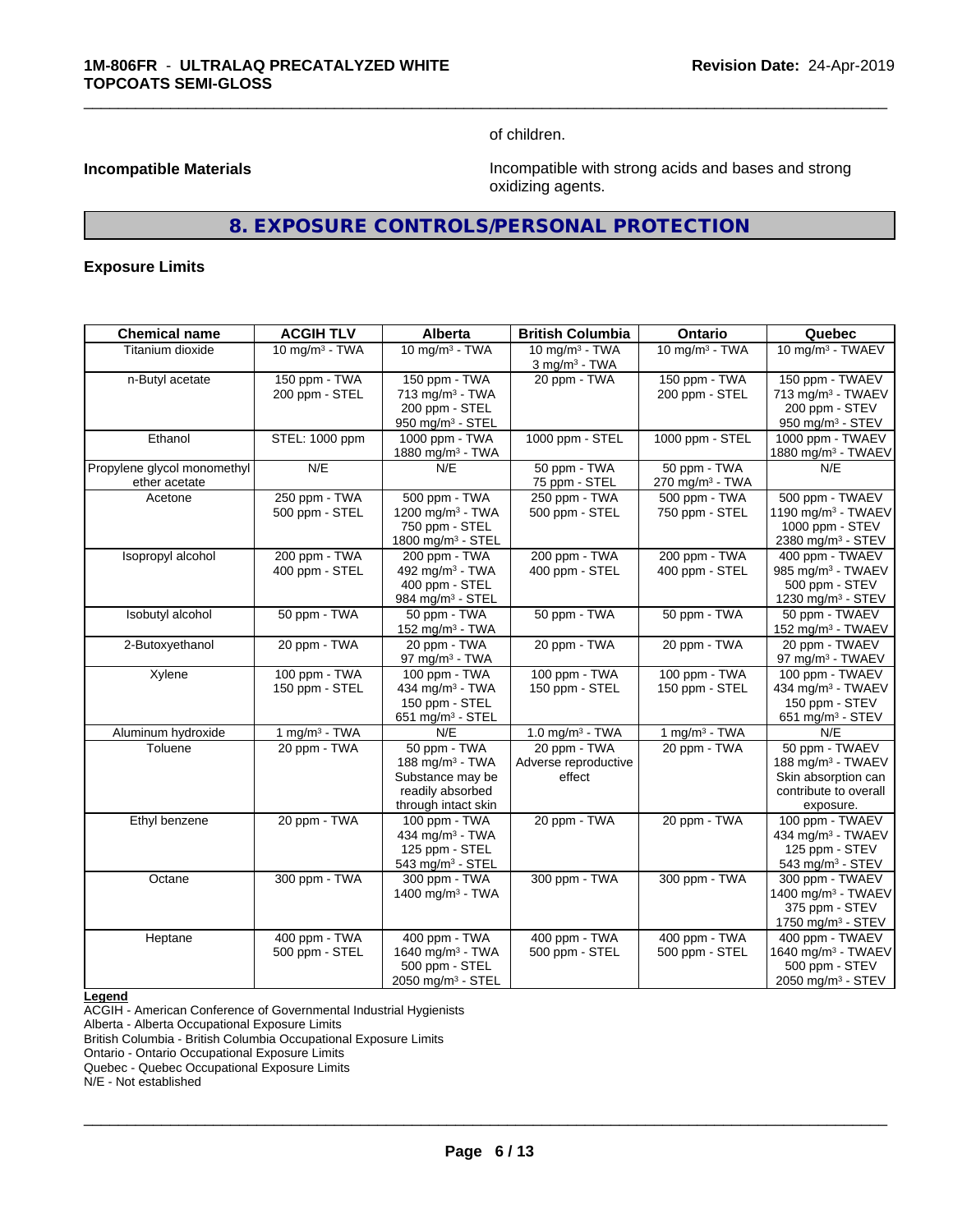# **Personal Protective Equipment**

**Engineering Measures Ensure adequate ventilation, especially in confined areas.** 

\_\_\_\_\_\_\_\_\_\_\_\_\_\_\_\_\_\_\_\_\_\_\_\_\_\_\_\_\_\_\_\_\_\_\_\_\_\_\_\_\_\_\_\_\_\_\_\_\_\_\_\_\_\_\_\_\_\_\_\_\_\_\_\_\_\_\_\_\_\_\_\_\_\_\_\_\_\_\_\_\_\_\_\_\_\_\_\_\_\_\_\_\_

**Eye/Face Protection** Safety glasses with side-shields. If splashes are likely to occur, wear: Tightly fitting safety goggles **Skin Protection Protection** Protective gloves and impervious clothing. **Respiratory Protection Number 1** (Use only with adequate ventilation. In operations where exposure limits are exceeded, use a NIOSH approved respirator that has been selected by a technically qualified person for the specific work conditions. When spraying the product or applying in confined areas, wear a NIOSH approved respirator specified for paint spray or organic vapors.

**Hygiene Measures Avoid contact with skin, eyes and clothing. Remove and Avoid contact with skin, eyes and clothing. Remove and Avoid contact with skin, eyes and clothing. Remove and** wash contaminated clothing before re-use. Wash thoroughly after handling.

# **9. PHYSICAL AND CHEMICAL PROPERTIES**

**Appearance** liquid **Odor** solvent **Odor Threshold No information available No information available Density (lbs/gal)** 9.1 - 9.2 **Specific Gravity** 1.09 - 1.11 **pH** No information available **Viscosity (cps)** No information available Notice 1, 1999 **Solubility(ies)** No information available in the solution of the solution of the solution available in the solution of the solution of the solution of the solution of the solution of the solution of the solution of the so **Water solubility**<br> **Evaporation Rate**<br> **Evaporation Rate**<br> **Evaporation Rate Vapor pressure** No information available **No information** available **Vapor density**<br> **We Solids**<br>
We Solid Wi, % Solids
2019 Wt. % Solids **Vol. % Solids** 20 - 30 **Wt. % Volatiles** 50 - 60<br> **Vol. % Volatiles** 50 - 60 **Vol. % Volatiles VOC** Requlatory Limit (q/L)  $\leq 680$ **Boiling Point (°F)** 136 **Boiling Point (°C)** 58 **Freezing Point (°F)** No information available **Freezing Point (°C)** No information available **Flash Point (°F)** 36.0 **Flash Point (°C)** 2.2 **Method** PMCC **Flammability (solid, gas)** Not applicable **Upper flammability limit:** Not applicable **Lower flammability limit:** Not applicable **Autoignition Temperature (°F)** No information available **Autoignition Temperature (°C)** No information available **Decomposition Temperature (°F)** No information available **Decomposition Temperature (°C)** No information available<br> **Partition coefficient Partition available** 

**Evaporation Rate** No information available **No information available**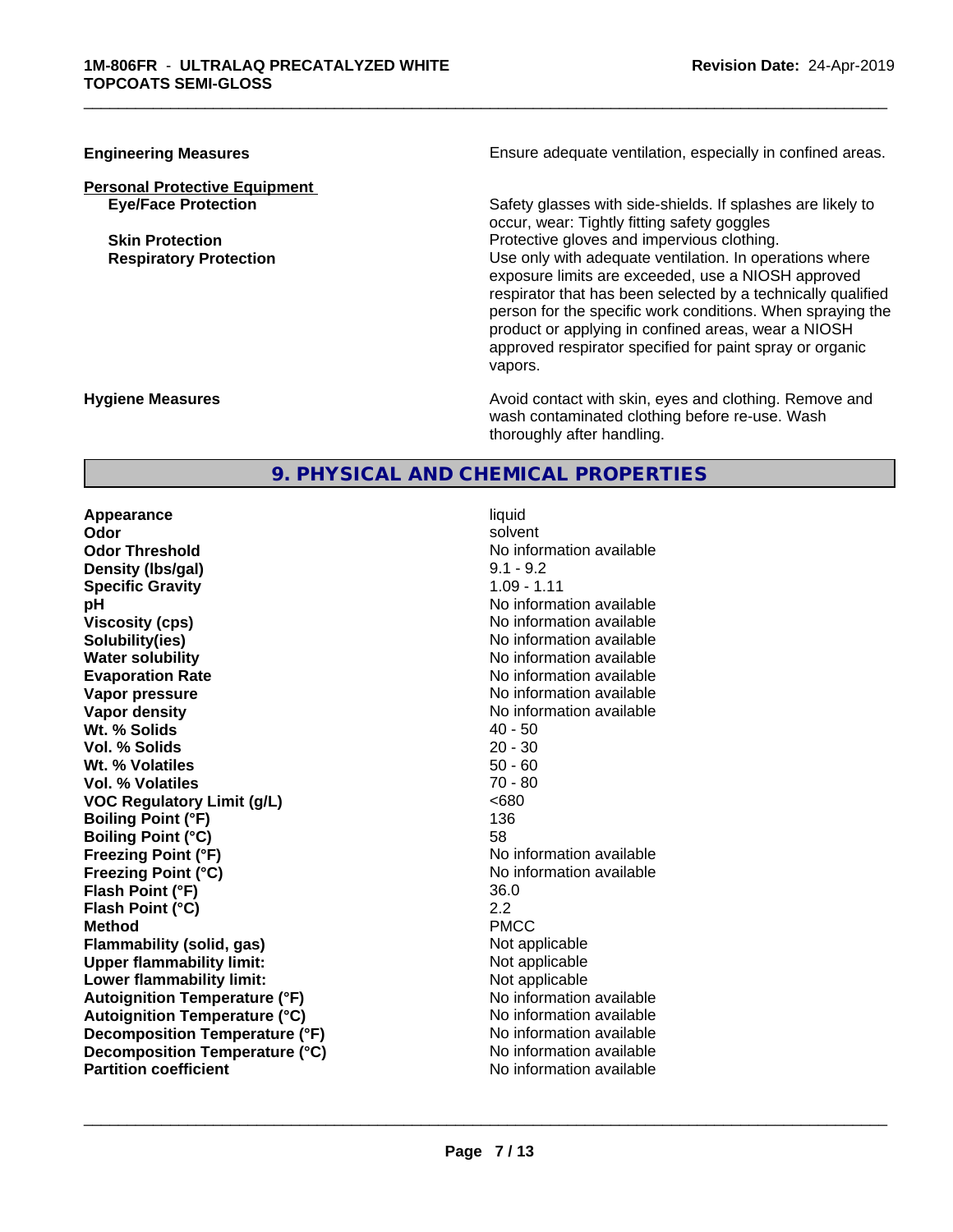# **10. STABILITY AND REACTIVITY Reactivity** Not Applicable **Chemical Stability Chemical Stability** Stable under normal conditions. Hazardous polymerisation does not occur. **Conditions to avoid Conditions to avoid Conditions keep** away from open flames, hot surfaces, static electricity and sources of ignition. Sparks. Elevated temperature. **Incompatible Materials Incompatible with strong acids and bases and strong** oxidizing agents. **Hazardous Decomposition Products** Thermal decomposition can lead to release of irritating gases and vapors. **Possibility of hazardous reactions** None under normal conditions of use. **11. TOXICOLOGICAL INFORMATION Product Information Information on likely routes of exposure**

\_\_\_\_\_\_\_\_\_\_\_\_\_\_\_\_\_\_\_\_\_\_\_\_\_\_\_\_\_\_\_\_\_\_\_\_\_\_\_\_\_\_\_\_\_\_\_\_\_\_\_\_\_\_\_\_\_\_\_\_\_\_\_\_\_\_\_\_\_\_\_\_\_\_\_\_\_\_\_\_\_\_\_\_\_\_\_\_\_\_\_\_\_

**Principal Routes of Exposure Exposure** Eye contact, skin contact and inhalation.

**Acute Toxicity** 

**Product Information Repeated or prolonged exposure to organic solvents may** Repeated or prolonged exposure to organic solvents may lead to permanent brain and nervous system damage. Intentional misuse by deliberately concentrating and inhaling vapors may be harmful or fatal.

#### **Symptoms related to the physical,chemical and toxicological characteristics**

| <b>Symptoms</b>                                                                            | No information available                                                                                                                                                                                                                                         |  |  |
|--------------------------------------------------------------------------------------------|------------------------------------------------------------------------------------------------------------------------------------------------------------------------------------------------------------------------------------------------------------------|--|--|
| Delayed and immediate effects as well as chronic effects from short and long-term exposure |                                                                                                                                                                                                                                                                  |  |  |
| Eye contact                                                                                | Severely irritating to eyes. May cause burns. Risk of<br>serious damage to eyes.                                                                                                                                                                                 |  |  |
| <b>Skin contact</b>                                                                        | May cause skin irritation and/or dermatitis. Prolonged skin<br>contact may defat the skin and produce dermatitis.                                                                                                                                                |  |  |
| <b>Inhalation</b>                                                                          | Harmful by inhalation. High vapor / aerosol concentrations<br>are irritating to the eyes, nose, throat and lungs and may<br>cause headaches, dizziness, drowsiness,<br>unconsciousness, and other central nervous system<br>effects.                             |  |  |
| Ingestion                                                                                  | Harmful if swallowed. Ingestion may cause irritation to<br>mucous membranes. Small amounts of this product<br>aspirated into the respiratory system during ingestion or<br>vomiting may cause mild to severe pulmonary injury,<br>possibly progressing to death. |  |  |
|                                                                                            |                                                                                                                                                                                                                                                                  |  |  |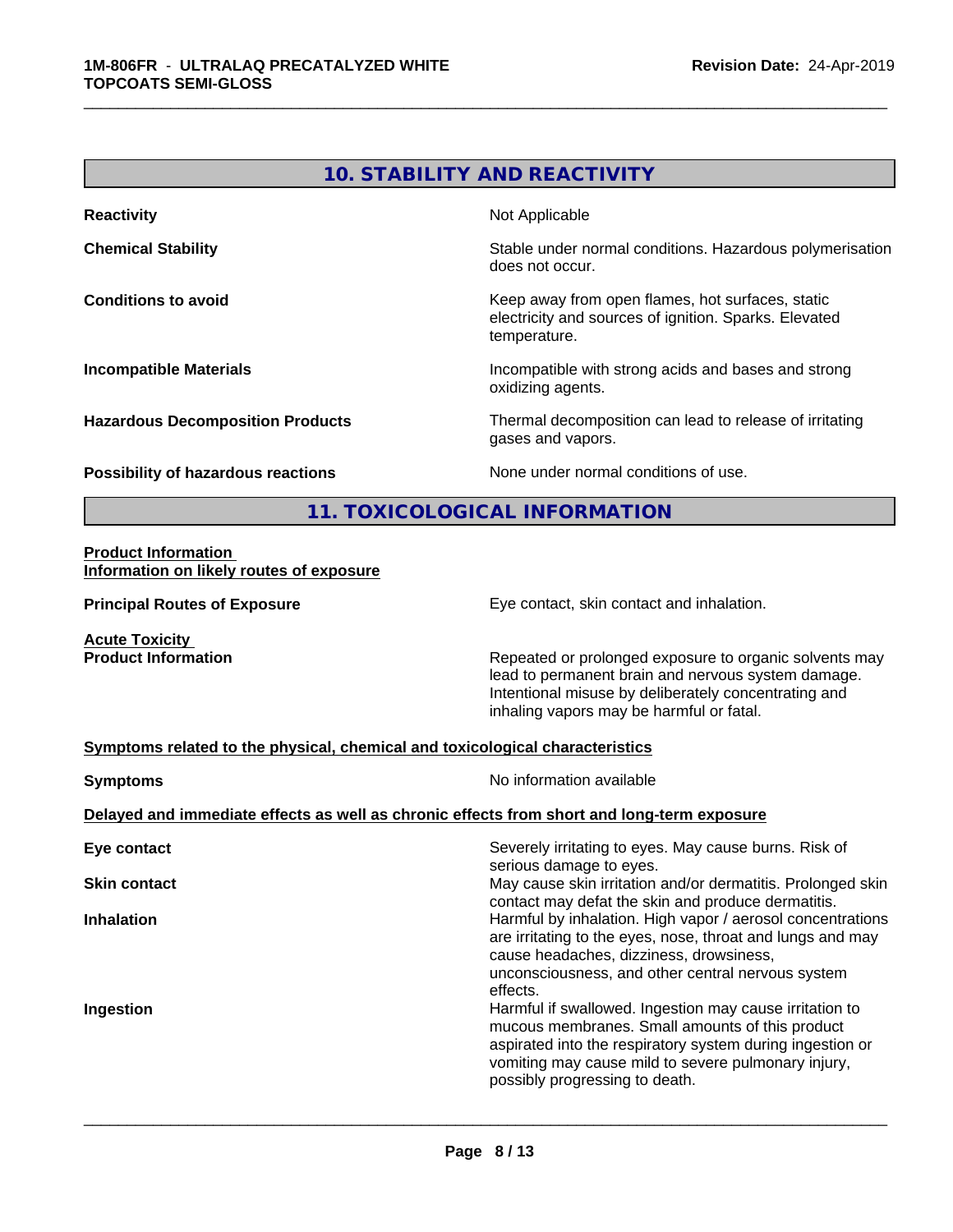| <b>Sensitization</b><br><b>Neurological Effects</b><br><b>Mutagenic Effects</b><br><b>Reproductive Effects</b> | No information available.<br>No information available.<br>No information available.<br>Possible risk of impaired fertility. Possible risk of harm to<br>the unborn child.                                                                          |
|----------------------------------------------------------------------------------------------------------------|----------------------------------------------------------------------------------------------------------------------------------------------------------------------------------------------------------------------------------------------------|
| <b>Developmental Effects</b>                                                                                   | No information available.                                                                                                                                                                                                                          |
| <b>Target organ effects</b>                                                                                    | No information available.                                                                                                                                                                                                                          |
| <b>STOT - single exposure</b>                                                                                  | May cause disorder and damage to the. Respiratory<br>system. Central nervous system.                                                                                                                                                               |
| <b>STOT - repeated exposure</b>                                                                                | Causes damage to organs through prolonged or repeated<br>exposure if inhaled. May cause disorder and damage to<br>the. liver. kidney. spleen. blood. Central nervous system.<br>Causes damage to organs through prolonged or repeated<br>exposure. |
| Other adverse effects                                                                                          | No information available.                                                                                                                                                                                                                          |
| <b>Aspiration Hazard</b>                                                                                       | May be harmful if swallowed and enters airways. Small<br>amounts of this product aspirated into the respiratory<br>system during ingestion or vomiting may cause mild to<br>severe pulmonary injury, possibly progressing to death.                |

#### **Numerical measures of toxicity**

# **The following values are calculated based on chapter 3.1 of the GHS document**

| ATEmix (oral)                        | 5444 mg/kg |
|--------------------------------------|------------|
| <b>ATEmix (dermal)</b>               | 8527 mg/kg |
| <b>ATEmix (inhalation-dust/mist)</b> | 52.9 ma/L  |
| <b>ATEmix (inhalation-vapor)</b>     | 54.1 mg/L  |

## **Component Information**

| Chemical name                                            | Oral LD50             | Dermal LD50             | Inhalation LC50                       |
|----------------------------------------------------------|-----------------------|-------------------------|---------------------------------------|
| Titanium dioxide<br>13463-67-7                           | $> 10000$ mg/kg (Rat) |                         |                                       |
| n-Butyl acetate<br>123-86-4                              | $= 10768$ mg/kg (Rat) | > 17600 mg/kg (Rabbit)  |                                       |
| Ethanol<br>64-17-5                                       | $= 7060$ mg/kg (Rat)  |                         | $= 124.7$ mg/L (Rat) 4 h              |
| Propylene glycol monomethyl ether<br>acetate<br>108-65-6 | $= 8532$ mg/kg (Rat)  | $>$ 5 g/kg (Rabbit)     |                                       |
| Acetone<br>67-64-1                                       | $= 5800$ mg/kg (Rat)  | $\blacksquare$          | $= 50100$ mg/m <sup>3</sup> (Rat) 8 h |
| VM&P naphtha<br>64742-89-8                               |                       | $=$ 3000 mg/kg (Rabbit) |                                       |
| cellulose, nitrate<br>9004-70-0                          | 5 g/kg (Rat)          |                         |                                       |
| Isopropyl alcohol<br>67-63-0                             | $= 1870$ mg/kg (Rat)  | $= 4059$ mg/kg (Rabbit) | $= 72600$ mg/m <sup>3</sup> (Rat) 4 h |
| Isobutyl alcohol<br>78-83-1                              | $= 2460$ mg/kg (Rat)  | $=$ 3400 mg/kg (Rabbit) | $> 6.5$ mg/L (Rat) 4 h                |
| 2-Butoxyethanol<br>111-76-2                              | $= 1300$ mg/kg (Rat)  | $>$ 2000 mg/kg (Rabbit) | $>$ 4.9 mg/L (Rat) 3H                 |
| Xylene<br>1330-20-7                                      | $=$ 3500 mg/kg (Rat)  | $>$ 4350 mg/kg (Rabbit) | $= 29.08$ mg/L (Rat) 4 h              |
| Aluminum hydroxide<br>21645-51-2                         | $> 5000$ mg/kg (Rat)  | $\blacksquare$          |                                       |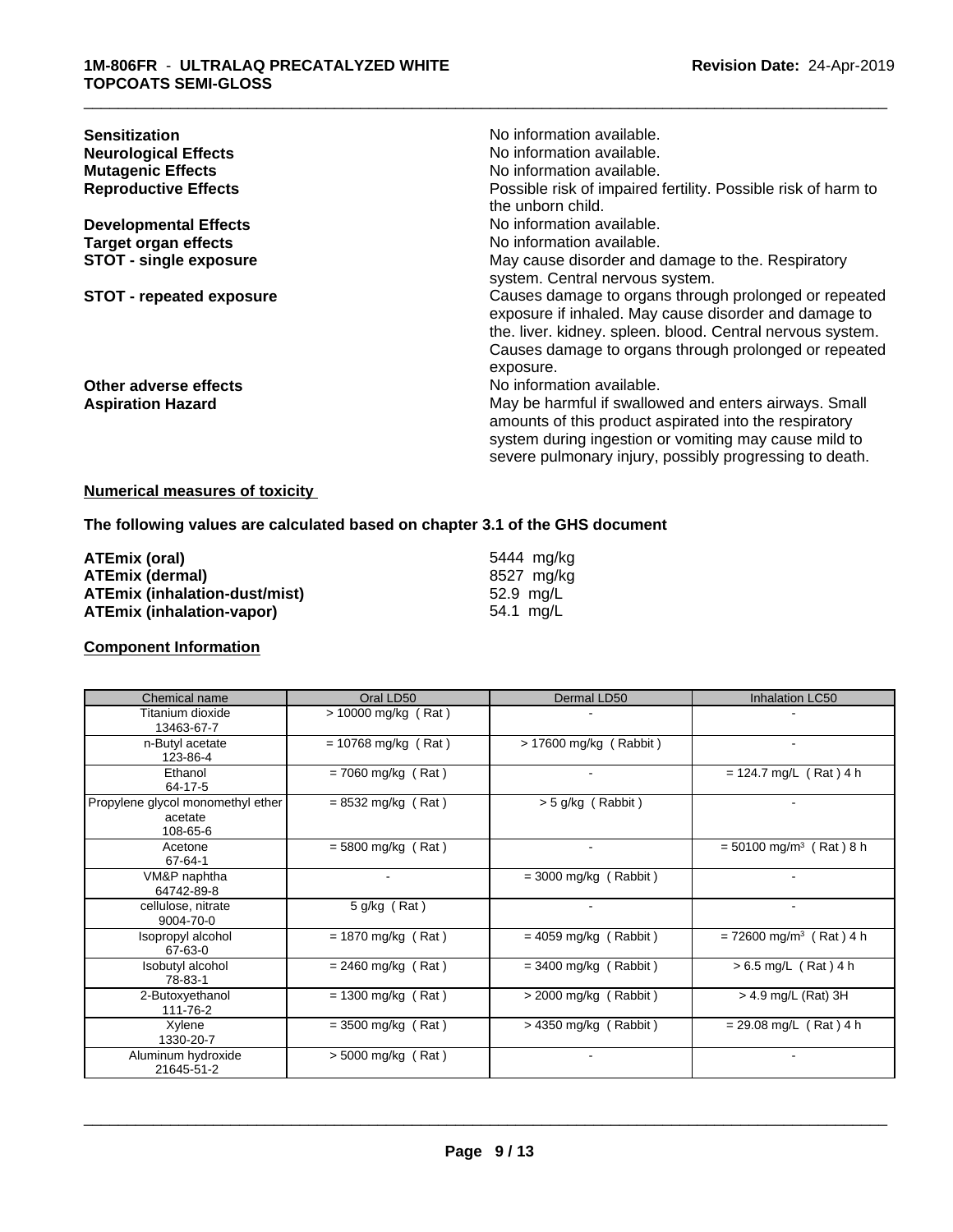#### **1M-806FR** - **ULTRALAQ PRECATALYZED WHITE TOPCOATS SEMI-GLOSS**

| Toluene       | $= 2600$ mg/kg (Rat) | $= 12000$ mg/kg (Rabbit) | $= 12.5$ mg/L (Rat) 4 h                              |
|---------------|----------------------|--------------------------|------------------------------------------------------|
| 108-88-3      |                      |                          |                                                      |
| Ethyl benzene | = 3500 mg/kg (Rat)   | = 15400 mg/kg (Rabbit)   | $= 17.2$ mg/L (Rat) 4 h                              |
| 100-41-4      |                      |                          |                                                      |
| Octane        |                      |                          | $\vert$ = 118 g/m <sup>3</sup> (Rat) 4 h = 25260 ppm |
| 111-65-9      |                      |                          | (Rat) 4 h                                            |
| Heptane       |                      | $=$ 3000 mg/kg (Rabbit)  | $= 103$ g/m <sup>3</sup> (Rat) 4 h                   |
| 142-82-5      |                      |                          |                                                      |

n-Butyl acetate 123-86-4 ( 7 - 13% )

**Component** Component Sensitization Component Sensitization Sensitization Sensitization

\_\_\_\_\_\_\_\_\_\_\_\_\_\_\_\_\_\_\_\_\_\_\_\_\_\_\_\_\_\_\_\_\_\_\_\_\_\_\_\_\_\_\_\_\_\_\_\_\_\_\_\_\_\_\_\_\_\_\_\_\_\_\_\_\_\_\_\_\_\_\_\_\_\_\_\_\_\_\_\_\_\_\_\_\_\_\_\_\_\_\_\_\_

non-sensitizing (guinea pig)

#### **Carcinogenicity**

*The information below indicateswhether each agency has listed any ingredient as a carcinogen:.*

| <b>Chemical name</b> | <b>IARC</b>                    | <b>NTP</b> |
|----------------------|--------------------------------|------------|
|                      | 2B - Possible Human Carcinogen |            |
| Titanium dioxide     |                                |            |
|                      | 2B - Possible Human Carcinogen |            |
| Ethyl benzene        |                                |            |

• Although IARC has classified titanium dioxide as possibly carcinogenic to humans (2B), their summary concludes: "No significant exposure to titanium dioxide is thought to occur during the use of products in which titanium dioxide is bound to other materials, such as paint."

#### **Legend**

IARC - International Agency for Research on Cancer NTP - National Toxicity Program OSHA - Occupational Safety & Health Administration

**12. ECOLOGICAL INFORMATION**

# **Ecotoxicity Effects**

The environmental impact of this product has not been fully investigated.

#### **Product Information**

#### **Acute Toxicity to Fish**

No information available

#### **Acute Toxicity to Aquatic Invertebrates**

No information available

#### **Acute Toxicity to Aquatic Plants**

No information available

#### **Persistence / Degradability**

No information available.

#### **Bioaccumulation**

There is no data for this product.

#### **Mobility in Environmental Media**

No information available.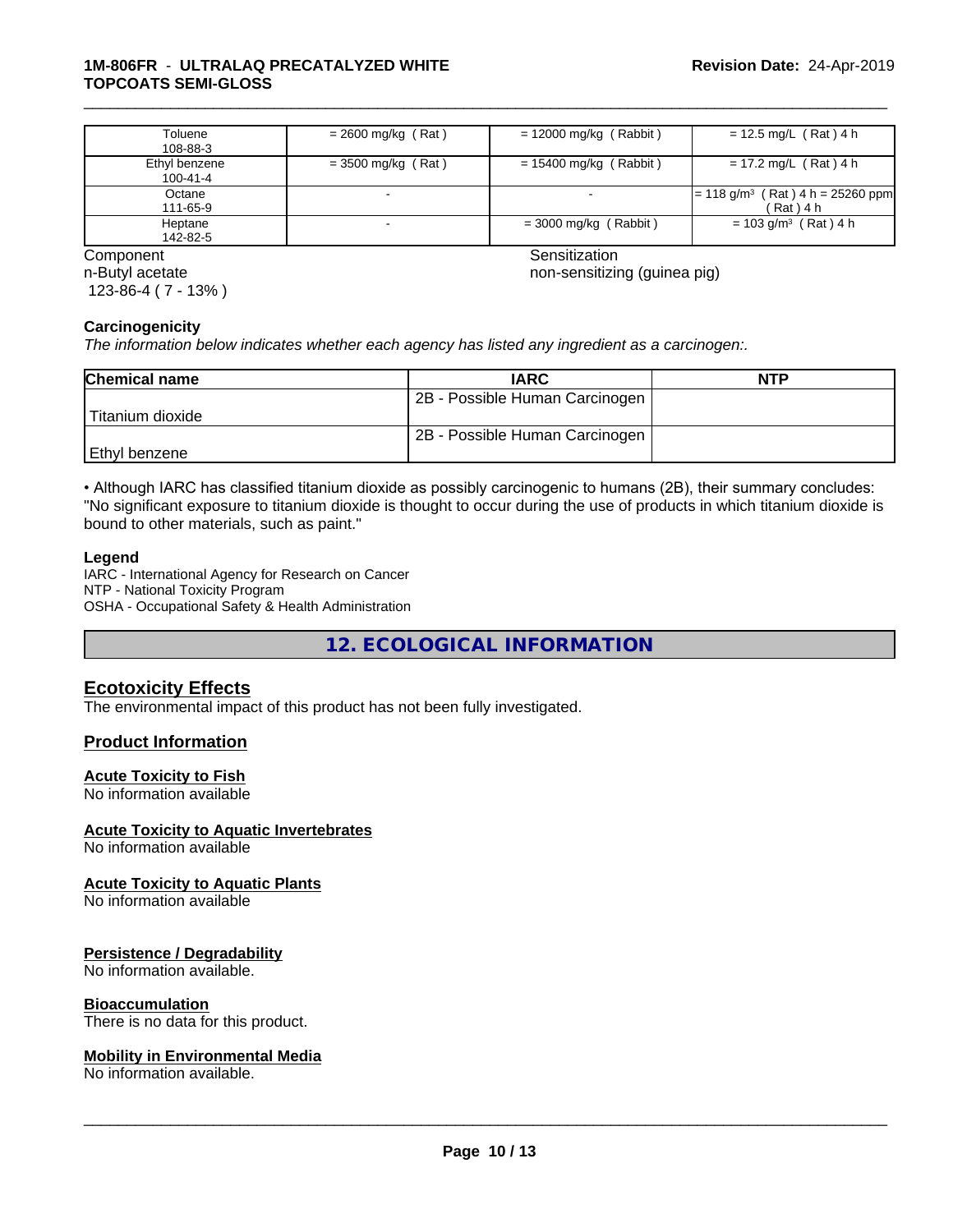#### **Ozone**

No information available

### **Component Information**

#### **Acute Toxicity to Fish**

Titanium dioxide  $LC50:$  > 1000 mg/L (Fathead Minnow - 96 hr.) n-Butyl acetate LC50: 18 mg/L (Fathead Minnow - 96 hr.) Acetone LC50: 8300 (Bluegill - 96 hr.) mg/L 2-Butoxyethanol LC50: 1490 mg/L (Bluegill sunfish - 96 hr.) Xylene LC50: 13.5 mg/L (Rainbow Trout - 96 hr.) Ethyl benzene LC50: 12.1 mg/L (Fathead Minnow - 96 hr.)

#### **Acute Toxicity to Aquatic Invertebrates**

n-Butyl acetate EC50: 72.8 mg/L (Daphnia magna - 48 hr.) Acetone EC50: 12600 mg/L (Daphnia magna - 48 hr.) Ethyl benzene EC50: 1.8 mg/L (Daphnia magna - 48 hr.)

#### **Acute Toxicity to Aquatic Plants**

n-Butyl acetate EC50: 674.7 mg/L (Green algae (Scenedesmus subspicatus), 72 hrs.) Ethyl benzene EC50: 4.6 mg/L (Green algae (Scenedesmus subspicatus), 72 hrs.)

# **13. DISPOSAL CONSIDERATIONS**

| <b>Waste Disposal Method</b>   | Dispose of in accordance with federal, state, provincial,<br>and local regulations. Local requirements may vary,<br>consult your sanitation department or state-designated<br>environmental protection agency for more disposal<br>options. |
|--------------------------------|---------------------------------------------------------------------------------------------------------------------------------------------------------------------------------------------------------------------------------------------|
| <b>Empty Container Warning</b> | Emptied containers may retain product residue. Follow<br>label warnings even after container is emptied. Residual<br>vapors may explode on ignition.                                                                                        |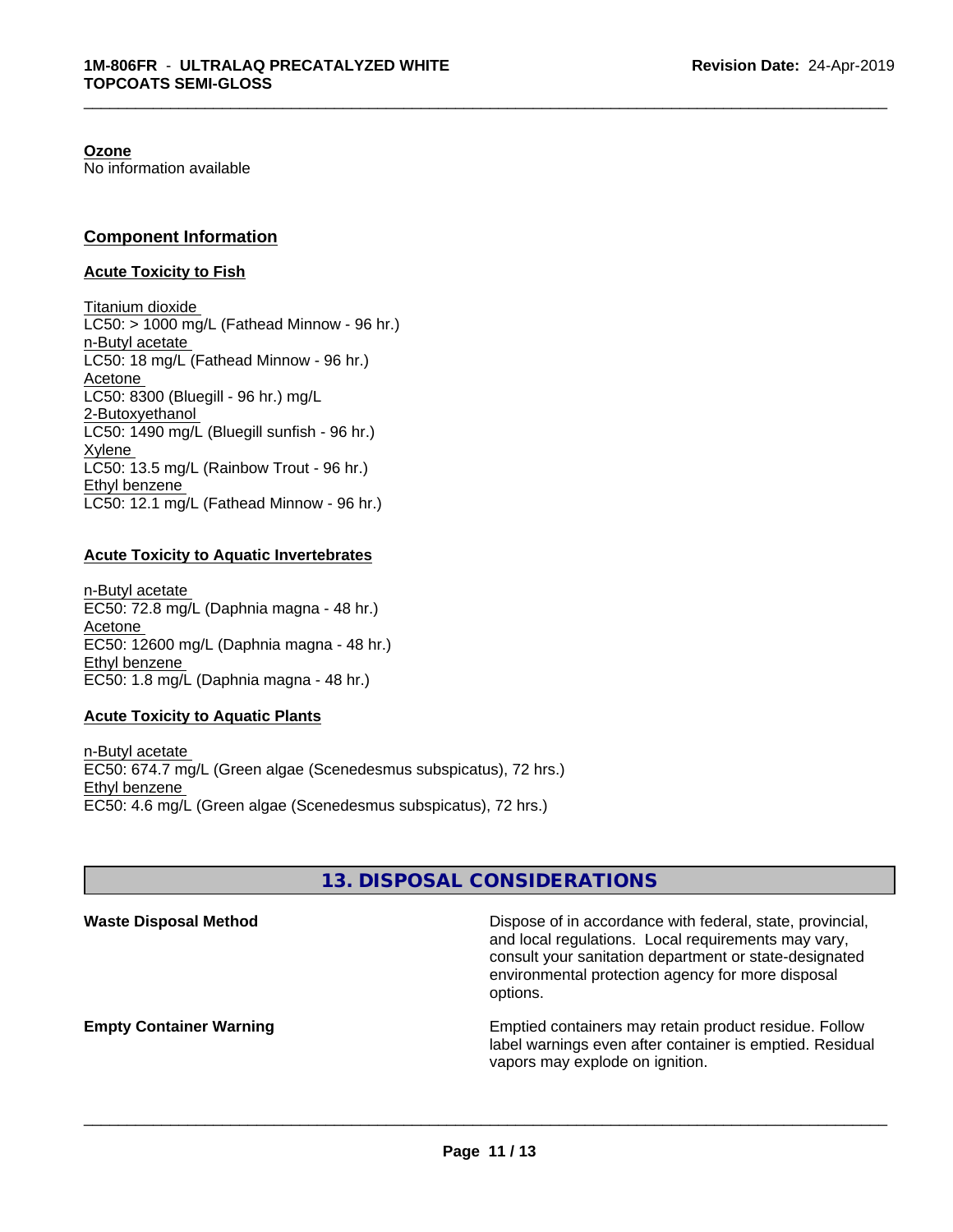# **14. TRANSPORT INFORMATION**

\_\_\_\_\_\_\_\_\_\_\_\_\_\_\_\_\_\_\_\_\_\_\_\_\_\_\_\_\_\_\_\_\_\_\_\_\_\_\_\_\_\_\_\_\_\_\_\_\_\_\_\_\_\_\_\_\_\_\_\_\_\_\_\_\_\_\_\_\_\_\_\_\_\_\_\_\_\_\_\_\_\_\_\_\_\_\_\_\_\_\_\_\_

| TDG                         |                                               |
|-----------------------------|-----------------------------------------------|
| <b>Proper Shipping Name</b> | <b>PAINT</b>                                  |
| <b>Hazard class</b>         | 3                                             |
| UN-No.                      | <b>UN1263</b>                                 |
| <b>Packing Group</b>        |                                               |
| <b>Description</b>          | UN1263, PAINT, 3, II                          |
|                             |                                               |
| <b>ICAO / IATA</b>          | Contact the preparer for further information. |
|                             |                                               |

**IMDG / IMO Contact the preparer for further information.** 

# **15. REGULATORY INFORMATION**

# **International Inventories**

| <b>TSCA: United States</b> | Yes - All components are listed or exempt. |
|----------------------------|--------------------------------------------|
| <b>DSL: Canada</b>         | Yes - All components are listed or exempt. |

# **National Pollutant Release Inventory (NPRI)**

#### **NPRI Parts 1- 4**

This product contains the following Parts 1-4 NPRI chemicals:

| <b>Chemical name</b> | CAS No.        | Weight-%       | <b>NPRI Parts 1-4</b> |
|----------------------|----------------|----------------|-----------------------|
| Isopropyl alcohol    | 67-63-0        | 1 - 5%         | Listed                |
| Isobutyl alcohol     | 78-83-1        | 1 - 5%         | Listed                |
| 2-Butoxyethanol      | 111-76-2       | 1 - 5%         | Listed                |
| Xylene               | 1330-20-7      | 1 - 5%         | Listed                |
| Toluene              | 108-88-3       | $1 - 5%$       | Listed                |
| Ethyl benzene        | $100 - 41 - 4$ | $0.25 - 0.5\%$ | Listed                |
|                      |                |                |                       |

#### **NPRI Part 5**

This product contains the following NPRI Part 5 Chemicals:

| <b>Chemical name</b>              | <b>CAS No.</b> | Weight-% | <b>NPRI Part 5</b> |  |
|-----------------------------------|----------------|----------|--------------------|--|
| n-Butyl acetate                   | 123-86-4       | 7 - 13%  | Listed             |  |
| Ethanol                           | 64-17-5        | 7 - 13%  | Listed             |  |
| Propylene glycol monomethyl ether | 108-65-6       | $3 - 7%$ | Listed             |  |
| acetate                           |                |          |                    |  |
| VM&P naphtha                      | 64742-89-8     | 1 - 5%   | Listed             |  |
| Isopropyl alcohol                 | 67-63-0        | $1 - 5%$ | Listed             |  |
| 2-Butoxyethanol                   | 111-76-2       | $1 - 5%$ | Listed             |  |
| Xvlene                            | 1330-20-7      | $1 - 5%$ | Listed             |  |
| Toluene                           | 108-88-3       | 1 - 5%   | Listed             |  |
|                                   |                |          |                    |  |

## **WHMIS Regulatory Status**